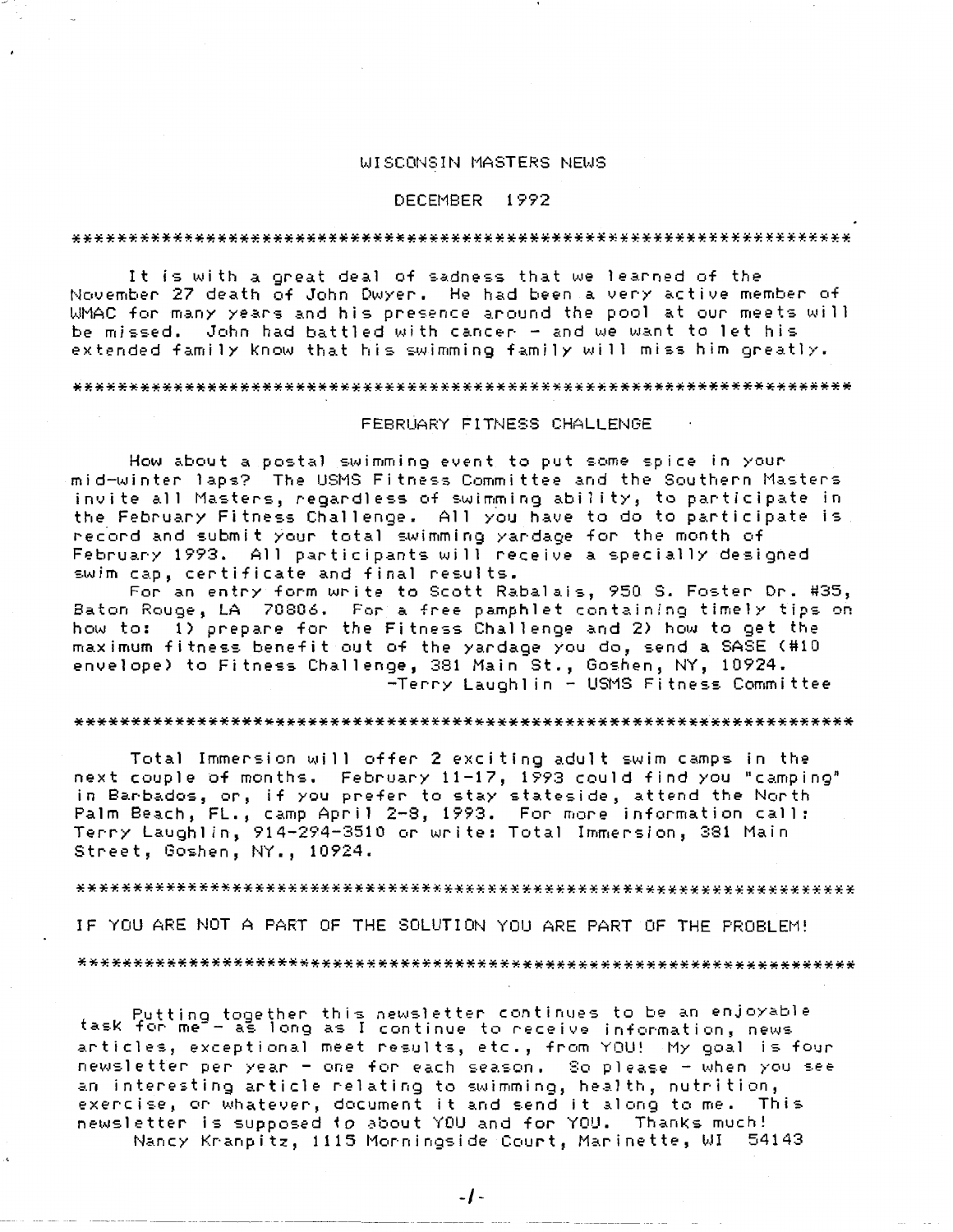#### 

GIVE THOSE UNHEALTHY LIFESTYLE HABITS A BREAK (Mayo Clinic Health Letter)

Will shifting to a healthier lifestyle be worth the effort? Yes. The U.S. Public Health Service reports 51% of deaths in this country are caused by unhealthy lifestyles. Smoking alone counts for 1 in 6 deaths. Habits aren't created equal. Some are tougher to break than others. No matter what your habit may be, there is no magic formula for success. But these tips will help make your resolution reality.

Maximize motivation. An honest commitment to change is the Key to success – so make the most of it. List on paper reasons a change will<br>benefit you. Keep this list handy and refer to it often for inspiration. Understand your habit. Before attempting a change, observe and record your behavior. Keep a log of harmful behavior, such as overeatiang to cope with stress. When does the behavior most often occur? What makes it worse? Changing your behavior involves getting to Know yourself. Set realistic goals. All-or-nothing proclamations are recipe for defeat. Take it a day at a time. To lose weight, saying "I'm going to give up sweets" is courting failure. Instead, decide to replace your two frosted<br>doughnuts every morning with a small bran muffin for the coming week. Avoid triggers. "Triggers" are events or feelings that tempt you to: revert to old habits. If you smoke cigarettes to cope with stress, a disturbing phone call may prompt you to light up. If you can recognize your triggers, you can prepare for them. If an after dinner cup of coffee is a trigger to smoke, change this routine. Push away from the table and take a walk, trim a hedge or manicure your nails.

Swap bad for good. Once you recognize your triggers, start a competing behavior that fulfills the same need. If you deal with stress by overeating, call a friend instead. Expand your repertoire of beneficial habits. They can help eclipse the bad ones.

Trip, but don't fall. Expect a lapse now and then. Don't let it deter you from your long-term goal of a healthier lifestyle. Learn from lapses. Consider them part of the process - not the end of it.

Relax and imagine. Your imagination can be a powerful tool. Make it your ally. When stress builds and your determination weakens, relax, breathe slowly and close your eyes. "Travel" in your mind to a calming place.

#### 

Why is it that garden pests don't seen to have any trouble getting their offspring to eat vegetables?

## 

You don't know what bald is until you go to the barbershop only out of habit.

## 

Most of the "one liners" in the hewsletter appeared in the Green Bay Press-Gazette and are authored by columnist Doug Larson.

#### 

You know you are getting old when a good night's sleep doesn't interfere with your afternoon nap.

#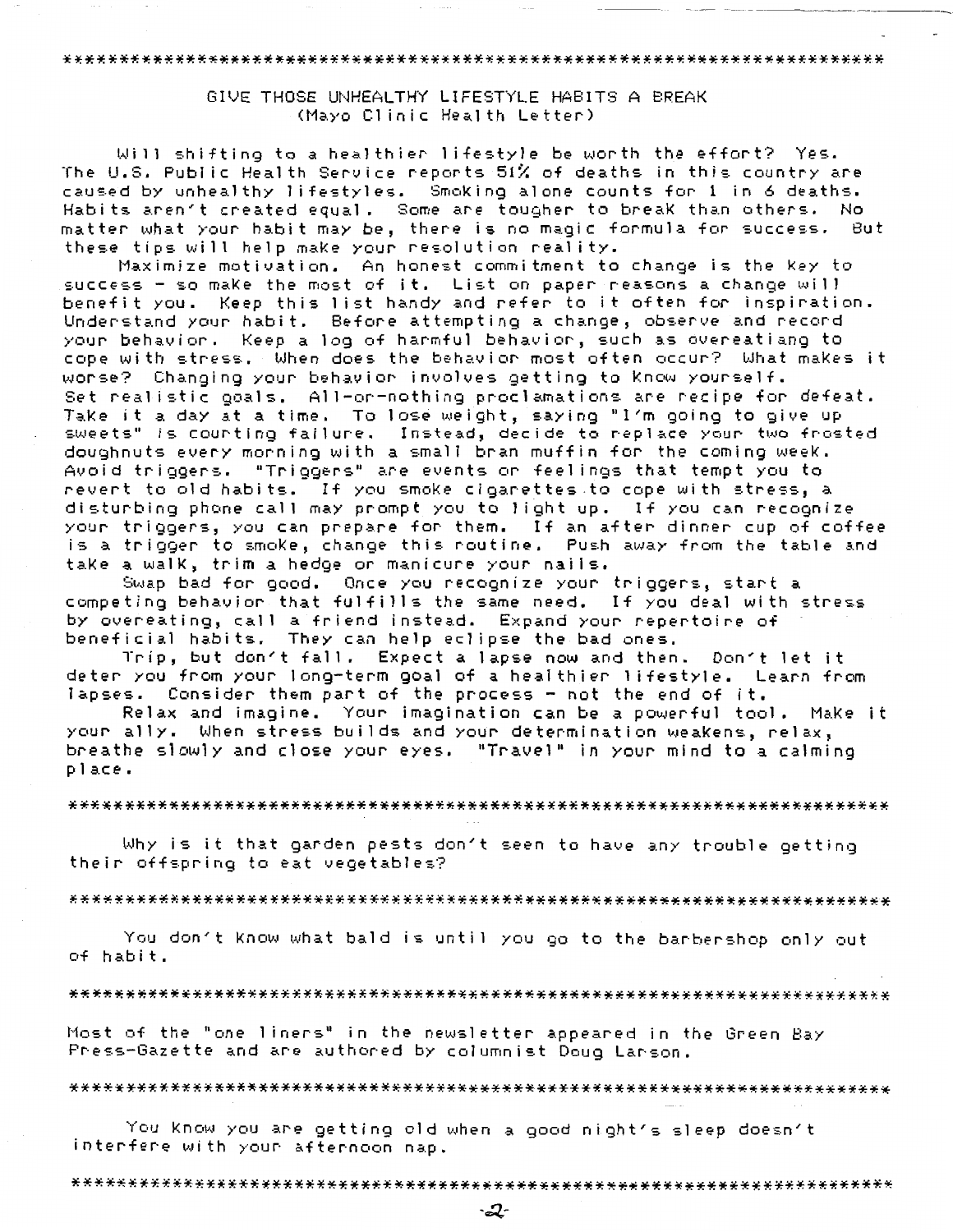#### 

# USMS NATIONAL CONVENTION - SEPTEMBER 1992 Prepared by: Edie Jacobsen Wisconsin "Rep"

# HEARTLAND ZONE

We have a new zone chairman, Skip Thompson. Our meet schedule is to *be* sent to him. He will forward it to Mel Goldstein· to include in the national schedule. It is available from Mel for a self-addressed stamped envelope. Mel had 500 requests this year and periodically updates the <sup>1</sup>isting.

We were reminded to send in our zone assessment. Heartland zone nominated Mel for president for next year. We are to forward our Top Ten to Skip and he will compile a zone Top Ten. This was never done this year due to the resignation of Dave Brown as zone rep.

#### INTERNATIONAL

Dan Gruender is the 1 iason to MSI and June Krauser is representative to FINA Masters Technical Committee. There were some concerns about rules and procedures at Indianapolis Worlds and June will be dealing with this at the next FINA meeting. There also is some tension between FINA and MSI so we are walking a tightrope between them. Walt Reid is the World Top Ten rrecorder. You can get 1 ists and patches from him. FINA is thinking about drug testing for masters swimmers. The committee voted unanimously to oppose it.

#### AD HOC OFFICIALS

The committee voted unanimously to oppose drug testing for masters swimming. Letters will *be* sent to FINA from Drs. Jim Miller, Joseph Kirtzman, and Jane Moore with rationale to oppose testing of masters. It was pointed out that many of the banned drugs on the IOC l 1st are being prescribed for masters and it could be very dangerous for them to not take these drugs. The comment was made that FINA was taking a square peg (masters swimmers) and trying to fit them into a round hole ( IOC-type swimmers). The pamphlet "The Role of The Medical Exam" is to be included with each new registration.

The International Center for Aquatics Research in Colorado Springs would like to hold 4 day camps for masters at the swimmer's own expense (about \$600). These camps generally include testing of stroke mechanics, nutritional status, psychological factors, as well as evaluation of swimming technique in the flume.

#### LEGISLATION

It was not a legislation year and only a few houseKeeping changes ocurred.

#### INSURANCE

*One* day (event) registration was discussed. The insurance company was not in favor of this type of registration. The recommendation of the committee and the company was to collect the full amount of the insurance premium.

## CONVENT I OM

The committee sent a proposal to the House of Delegates to lengthen the convention to Wednesday morning to Sunday noon. This was defeated by *the* House because it was a problem for most people to attend for that length of time. Next year's convention will *be* in L.A. at the Biltmore Hotel.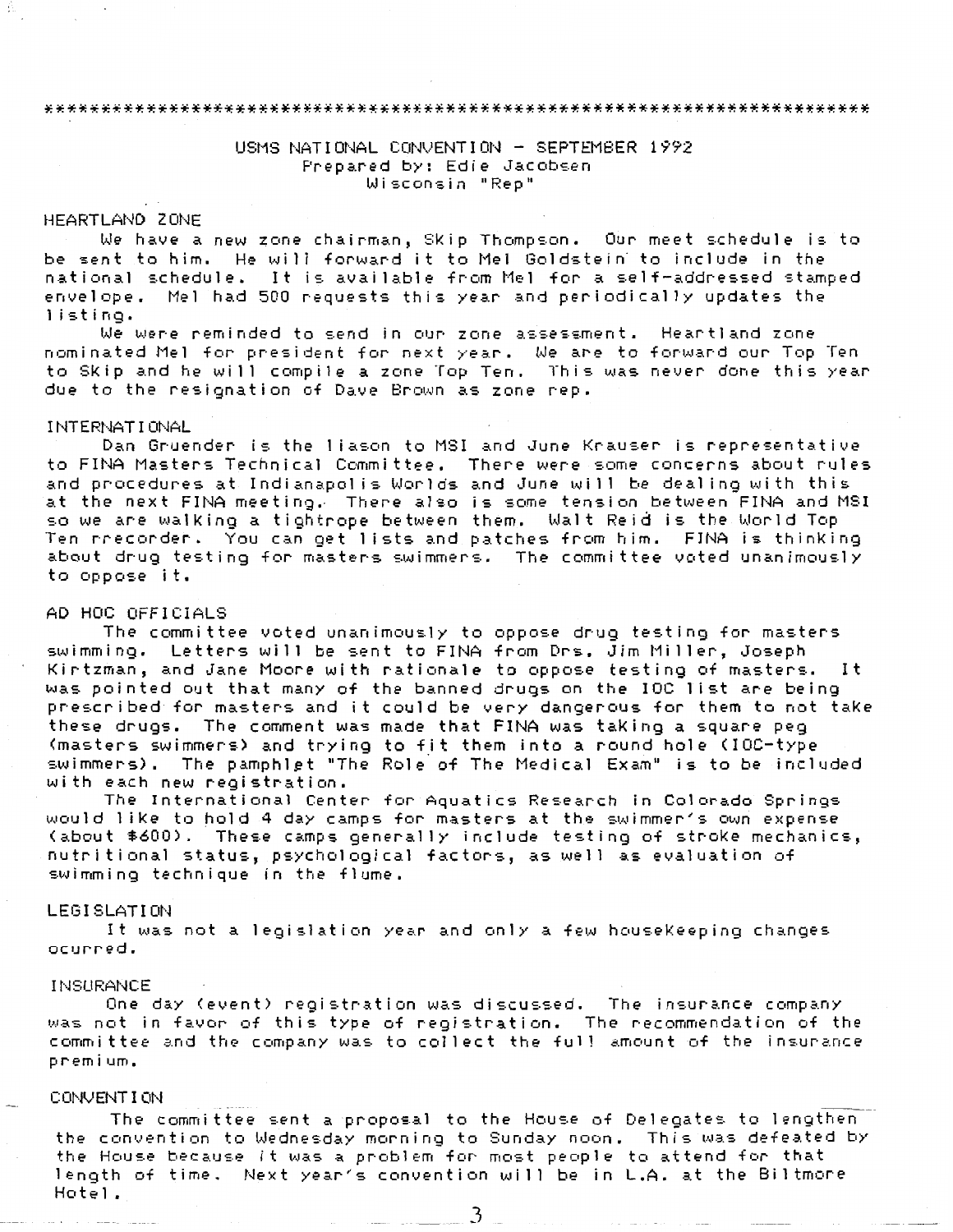## CHAMPIONSHIP

The committee reminded that time standards will *be* in effect for the meets this year. There will *be* 3 events that each person may swim without meeting standards and then up to 3 more by meeting standards. This is only an experiment to see how this affects the lengths of the days. There may *be* changes it it does not have the desired effect. Nationals will *be*  in Santa Clara (short course) and Minneapolis (long course). We swam in *the* Minnesota pool for daily workouts and it is a beautiful pool, similar to the Natatorium at IUPUI. Nationals for 1994 will be at the U of Arizona in Tempe (short course) and Buffalo, NY, (long course).

#### RANSOM ARTHUR AWARD

The recipient of the award was Walt Reid, our Top Ten recorder- and now World Top Ten recorder. He puts in many hours to the benefit of all swimmers and is a worthy recipient.

#### AD HOC ONE EVENT REGISTRATION.

Since needs vary between LMSC's it was. decided that the decision be left up to them. This concept is most attractive to the California area where they have many open water swims. The local registrar still has the option to collect just the national fee of \$15 and no local fee for a one event registration until a national one event program is in place.

#### COACHES

The stroke drill manuel (92 separate drills) is complete. The thought is to possibly break it down into stroke segments and include it as a tear-out section in Swim magazine. The coaches of the year are Clay Evans and Gerry Rodrigues from SCAQ. They are the ones who wrote the workout in tha Sseptember- Swim magazine.

### RECORDS

Records should *be* sent to Walt as soon as they have been established. Send computer tape, swimmer name, heat number, lane number, and signature of the head timer or referee. Do not wait to submit with Top *Ten.*  Swimmers can turn in documentation from out of LMSC meets to his Top Ten per-son. Walt Reid is all Top Ten recorder for the world. FINA has taken over world Top *Ten* as of 5/1/92. FINA's rule is one month for a submission of a world record. They will be a 1 ittle lax on this in the beginning as we get used to the rule, but we should be award of the rule.

## MARKET ING

Swim magazine is improving and was well received. The committee decided to create a package that the locals can use to send to people who don't reregister. It is recommended that locals pursue those who don't reregister. In a survey conducted, one of the largest responses was that nobody asked me to rer-egister. One recommendation was a small handout with the registration that tell how association dues were utilized to entice registration.

#### AD HOC FITNESS

They will generate a packet to put on a one day clinic, Local coaches can *be* used. There will *be* a February fl tness challenge to g *e* n e r a. t *e* i n t *e* r· *e* st i n s, .. .\_, i mm i n g .

## REGISTRATION

Rolling registrations were discussed. This could be an alternative to one event registration. This must be studied with all the financial implications, It would maKe it more difficult to figure out the budget. I dea will be studied.

 $\mathcal{H}$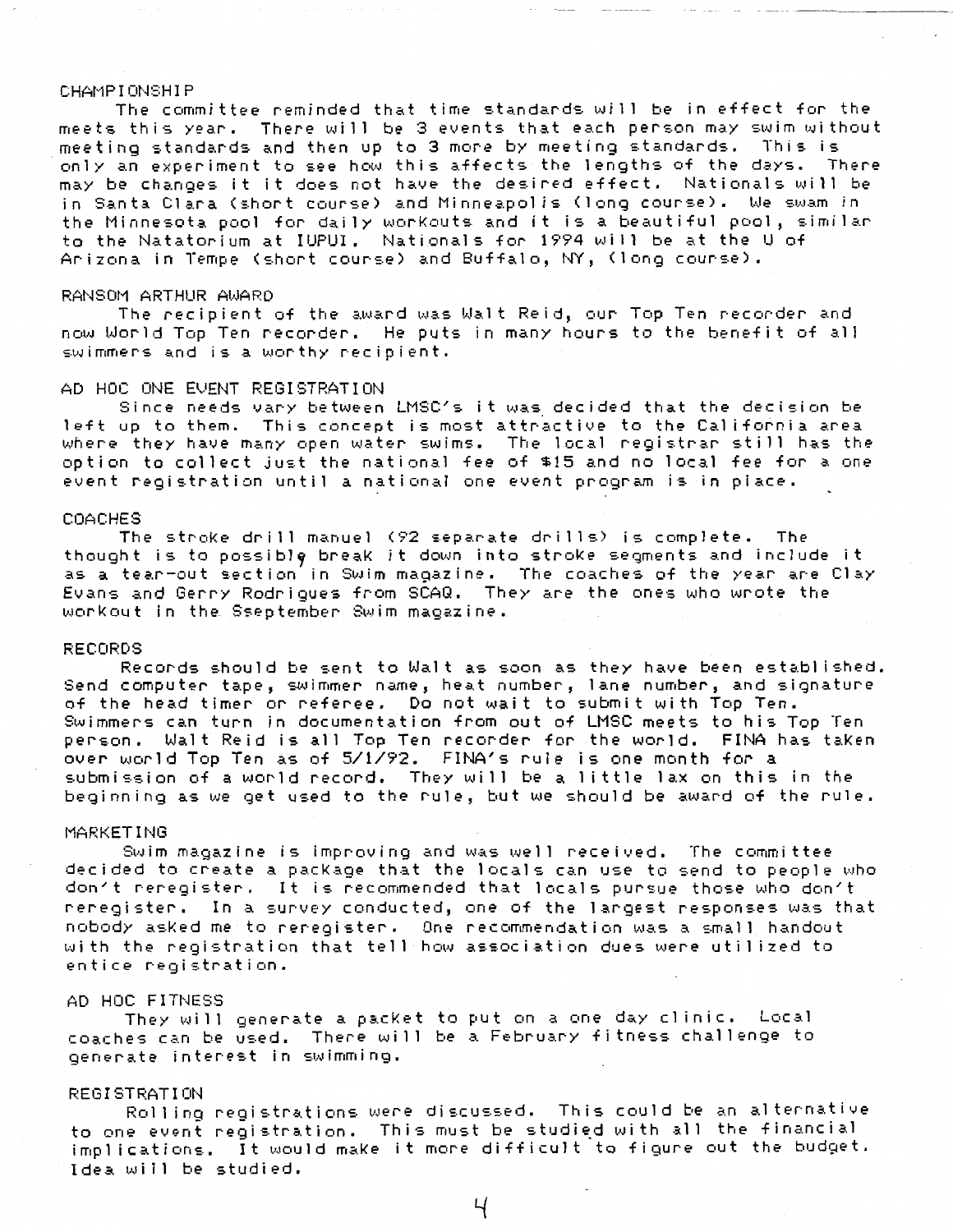# AD HOC COMPUTER

*!he* computer project is in 1 imbo, The vendor could not meet the deadline so the contract was terminated. The executive committee dissolved the computer committee and took over the Job.

Next year is an election year. The race seems to be shaping up between. Mel Goldstein, the current secretary from Indiana, and Nancy Ridout, the currect vice-president from California. There is some feeling that our best interests would be served by a president from the Heartland area. Mel has much experience on the international scene and has been a good liason to the YMCA. Nancy has been a good vice-president.

#### 

# EXERCISE IS ESSENTIAL FOR HEALTH (Chicago Sun Times) (From Shark Snooze - November issue)

Lack of exercise is as significant a contributing factor to heart disease as cigarette smoking, high blood pressure and high-cholesterol levels, the American Heart Association said recently.

For optimum heart health, the association recommends aerobic  $activity - walking, jogging, cycling or swimming - for 30 to 60$ minutes, three or four times a weeK. But it's not necessary to do. this much to improve your health, the statement said. For those people who take great pain to park in the closest possible spot, who take the elevator one flight and spend 13 of their 16 waking hours sitting, the message is simply this: Spend less time on your bottom! The advice is to start building more physical activity into your daily <sup>1</sup>ife. WalK around whiie talking on a cordless phone, taKe a lap around the mall, bend and stretch at the grocery store, get up regularly from your desk and stretch. Lots of people unconsciously looK for ways to save calories - whether is's by using a remote control, going to a drive-through window or letting someone else pump the gas. It's important to get in the habit of looking for ways to be active.

#### 

## GUEST EDITORIAL

As I was spending what seemed to be unending hours working on the results of the Lawrence University meet so they could *be* sent in for Top Ten, I thought of all the hard work two people do every month for our LMSC. These two people are John Bauman and Harlan Drake and without them there would *be* no masters swimming in Wisconsin. Harlan has been our registrar for many years. He registers swimmers, negotiates with Wauwatosa to get the pool for meets and helps John run the meets. John has run 6-7 meets a year for many years. He Keeps the timing equipment in working order, brings it to the meets, sets it up, takes it down, etc. He also prepares the results for for pick up at the next meet. Please remember to thank these men the next time you see them. They do a big job. Your help is also needed to run the meets by timing, setting up and taking down the equipment, cleaning up the pool area, etc. Please remember to volunteer.

Edie Jacobsen

#### Editor's comment: AMEN! <NK)

####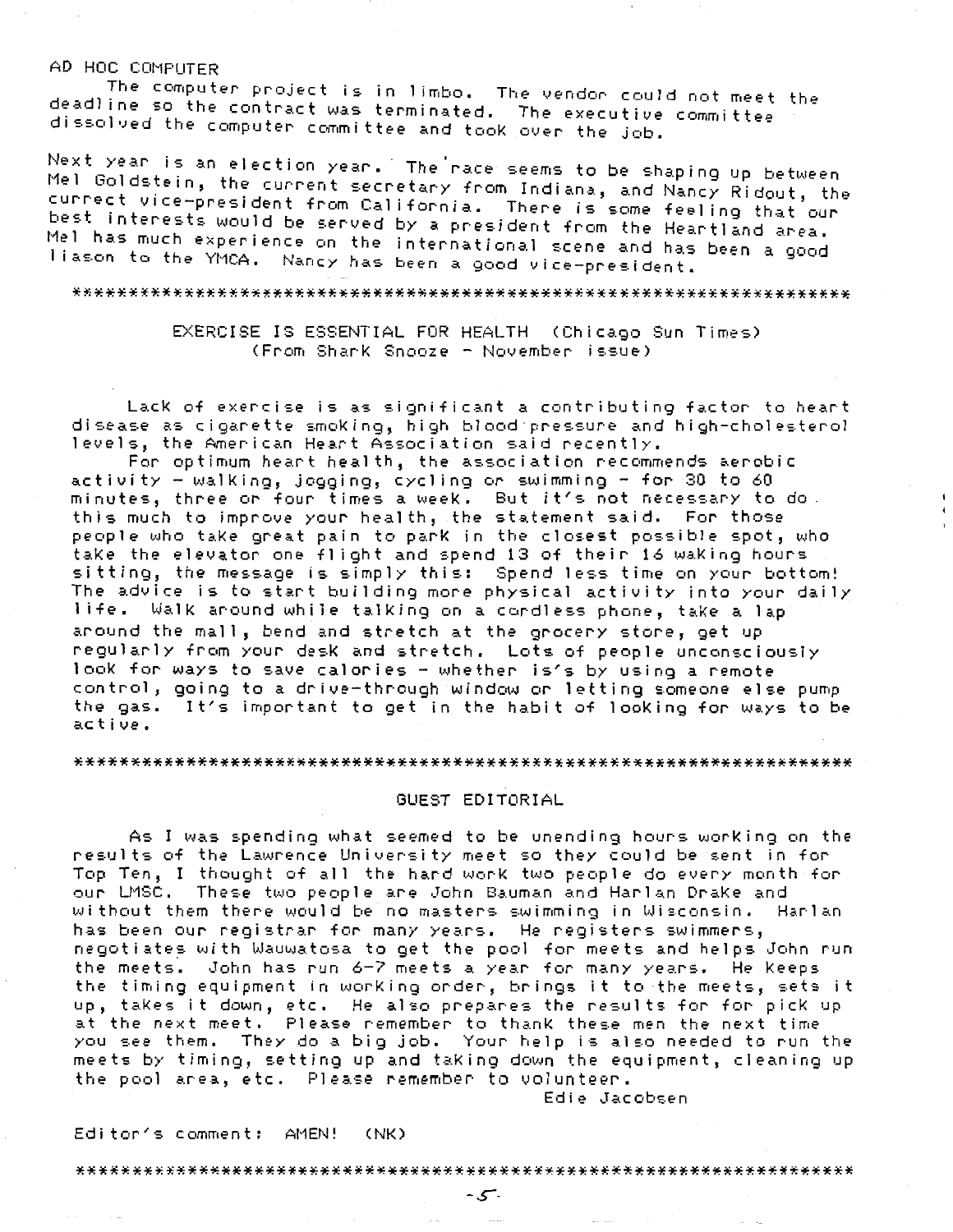## \*\*\*\*\*\*\*\*\*\*\*\*\*\*\*\*\*\*\*\*\*\*\*\*\*\*\*\*\*\*\*\*\*\*\*\*\*\*\*\*\*\*\*\*\*\*\*\*\*\*\*\*\*\*\*\*\*\*\*\*\*\*\*\*\*\*\*\*\*\*\*\*\*\*

WHEN YOU FAIL TO PREPARE YOU PREPARE ro FAIL

# \*\*\*\*\*\*\*\*\*\*\*\*\*\*\*\*\*\*\*\*\*\*\*\*\*\*\*\*\*\*\*\*\*\*\*\*\*\*\*\*\*\*\*\*\*\*\*\*\*\*\*\*\*\*\*\*\*\*\*\*\*\*\*\*\*\*\*\*\*\*\*\*\*\* DON'T LET BUFFET LINE GO TO YOUR WAISTLINE - (Shark Snooze)

How do we enjoy the holidays and Keep the weight off?

Don't settle for overeating followed by guilt and "crash dieting". If you do overindulge one day, don't punish yourself. Just get back on track the next day and remember: It's hard to eat an extra pound's worth of calories in one meal.

Before you leave home, drink plenty of water and practice responses to temptations. When you arrive at your event (1 iKe the Shark's Christmas party), scan the appetizers and decide what looks most appealing to you. Have them in moderation, remember to leave the room for the meal. Focus, on talking to friends. Keep reminding yourself that you want to enjoy the evening. At mealtime, take small portions of each item you desire with the option of having seconds if you are still hungry - but remember there is also desset. Size up the situation. Before you picK up a plate, circle the buffet table. Mentally note which foods you really want to eat. Treat yourself to one or two "best picks". Don't make the mistake of waving away all rich foods. Instead, choose one or two favorite dishes that you generally consider "forbidden" because of fat or calories. Allowing yourself to indulge within limits can prevent feelings of deprivation that often leads to overeating later. Eat in half portions. If you always start with less than what you think you want to eat, you may be surprised how little it takes to satisfy you. Put distance between you and food. Sit down once you fill your plate. Standing by the table can lead to continuous nibbling. When you finish, get rid of your plate and get bacK to socializing. Limit your alcoholic beverages! A study from Georgia State University finds that people eat an average of 350 calories more at mealtime when they imbibe in spirits. Decide about dessert. If you must have dessert choose from items such as fresh fruit or angel food cake. If you opt for a rich dessert, share it with a friend. At buffet <sup>1</sup>ines, where menus almost beg you to overeat, don't be a martyr. Restraining yourself unnecessarily tends to promote frustration and, ironically, future overindulgence. Instead of self-sacrifice, use these hints to enjoy the variety of foods in a buffet 1 ine while watching your waistline.

• \*\*\*\*\*\*\*\*\*\*\*\*\*\*\*\*\*\*\*\*\*\*\*\*\*\*\*\*\*\*\*\*\*\*\*\*\*\*\*\*\*\*\*\*\*\*\*\*\*\*\*\*\*\*\*\*\*\*\*\*\*\*\*\*\*\*\*\*\*\*\*\*\*\*

THE AVERAGE AMERICAN GAINS SIX POUNDS BETWEEN THANKSGIVING AND NEW YEAR'S.

#### \*\*\*\*\*\*\*\*\*\*\*\*\*\*\*\*\*\*\*\*\*\*\*\*\*\*\*\*\*\*\*\*\*\*\*\*\*\*\*\*\*\*\*\*\*\*\*\*\*\*\*\*\*\*\*\*\*\*\*\*\*\*\*\*\*\*\*\*\*\*\*\*\*\*

| <b>PUBLICATIONS</b>                                         |                                  |                                         |
|-------------------------------------------------------------|----------------------------------|-----------------------------------------|
| Swim Technique, 4 issues a year                             | Swimming World                   | 116 West Hazel St                       |
| \$10.00 per year                                            |                                  | Inglewood CA 90302                      |
| Swim Smarts, monthly                                        | Terry Laughlin<br>914/294-3510   | 381 Main Street<br>Goshen NY 10924      |
| USMS Rule Book, \$6.00                                      | Dorothy Donnelly<br>508/886-6631 | 2 Peter Avenue<br>Rutland, MA           |
| <b>MACA Newsletter, quarterly</b><br>\$10.00 per year       | Toni De Mauro                    | 1624 Redfern Place<br>Longmont CO 80501 |
| World Aquatic News and Travel, quarterly<br>\$6.00 per year | Margaret Samson<br>818/792-7947  | PO Box 70366<br>Pasadena CA 91117       |
| National Top/Ten & Records, 3 issues<br>$$12.00$ per year   | Dorothy Donnelly<br>508/886-6631 | 2 Peter Avenue<br>Rutland MA 01543      |

b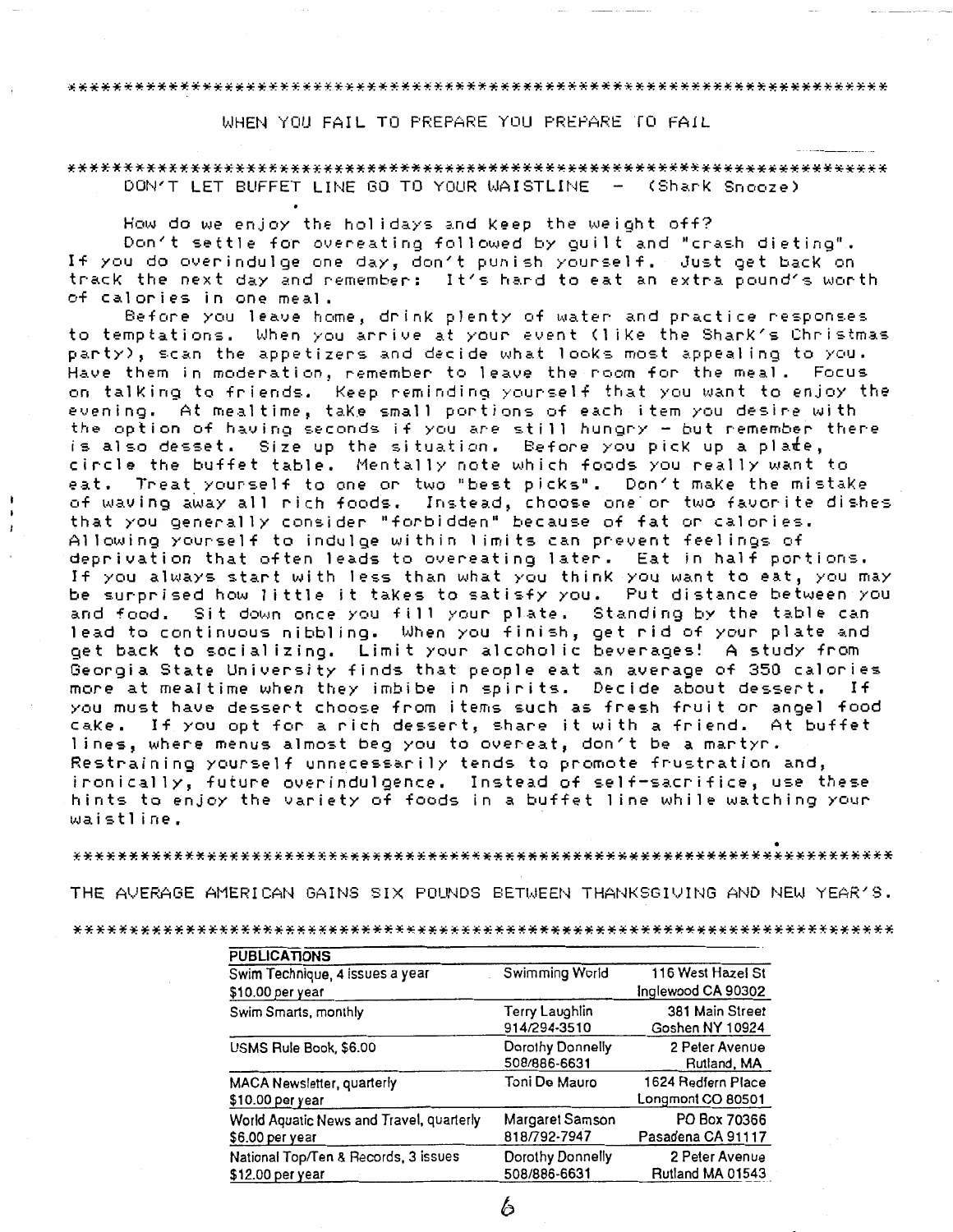# 

I received the following article, "The One Hour Workout", by Clay Evans and Gerry Rodrigues, coaches for Southern California Aquatic Masters, and thought you might be interested in their "philosophy".

## THE ONE HOUR WORKOUT

All but one of SCAQ's 50 weekly workouts are one hour in duration. Our philosophy, cardiovascularly and physicologically, is that 60 minutes is the most effective way to coach adults on both a competitive and fitness level. Our excollegiate swimmers can easily<br>accomplish a 3000 yd quality IM, or a 4000 yd distance free workout.<br>What more is needed - given that 14 of the 18 competitive racing events are under five minutes in duration?

We want to Keep our swimmers for the long haul. Swimming motivation for the average adult should be packed in only 60 minute workout segments. Adults don't need the additional time and yardage as they stay more attentive, inspired and focused in this time frame. The One Hour Workout will achieve 95-98% of potential performance. Attaining the additional 2% requires tripling this amount. But it's not worth it for the average adult! Also let us remember that adult athletes injure quicker, heal slower and don't recover from workout to workout as we did in college. Keep it short, keep it specific and train smart.

Exceptions to this? Of course. Your open water swimmers and to some extent the 1650 or 1500 swimmer may desire longer workouts and can add some yardage for a few months. In most instances the desire for mega yards is based on past experiences from college or their age group team, where they were over trained. We teach "Specificity Enjoyment" at SCAQ and have good results to prove it. Do you need extra yardage that badly? Question the effects before making the decision.

## TYPICAL SCAQ WORKOUT COMPOSITION

Get in a social swim for the first 5 minutes. This allows for 1. late comers to filter in but mostly for socializing while swimming the first couple hundred yards. Coach is organizing lanes, greeting swimmers and helping everyone out.

2. FORMAL COACHED WARM-UP. This warms up the swimmers and will range from 500-1200 yards. An example would be 6-8 x 100 on a 1:30 taking 5 seconds rest off the interval every 2 swims. Our goal here is to progressively warm up the swimmers while preparing them for the main set. There is correlation between the main set and the warm-ups. If it's IM day, we will have our swimmers warm up in all the strokes.

3. MAIN SET is tangeted toward any swimmer (also the general fitness swimmer) that wishes to prepare for their special competition meet event. SCAQ's main sets range from 800 to 2000 yards depending on the ability levels and the tupe of workout ie. stroke, mid/dist free, IM, etc. The minimum time for a main set should be 15 minutes.

4. STROKE ISOLATION is used in SCAQ workouts for specification reganding the types of kicking or pulling our swimmers need. We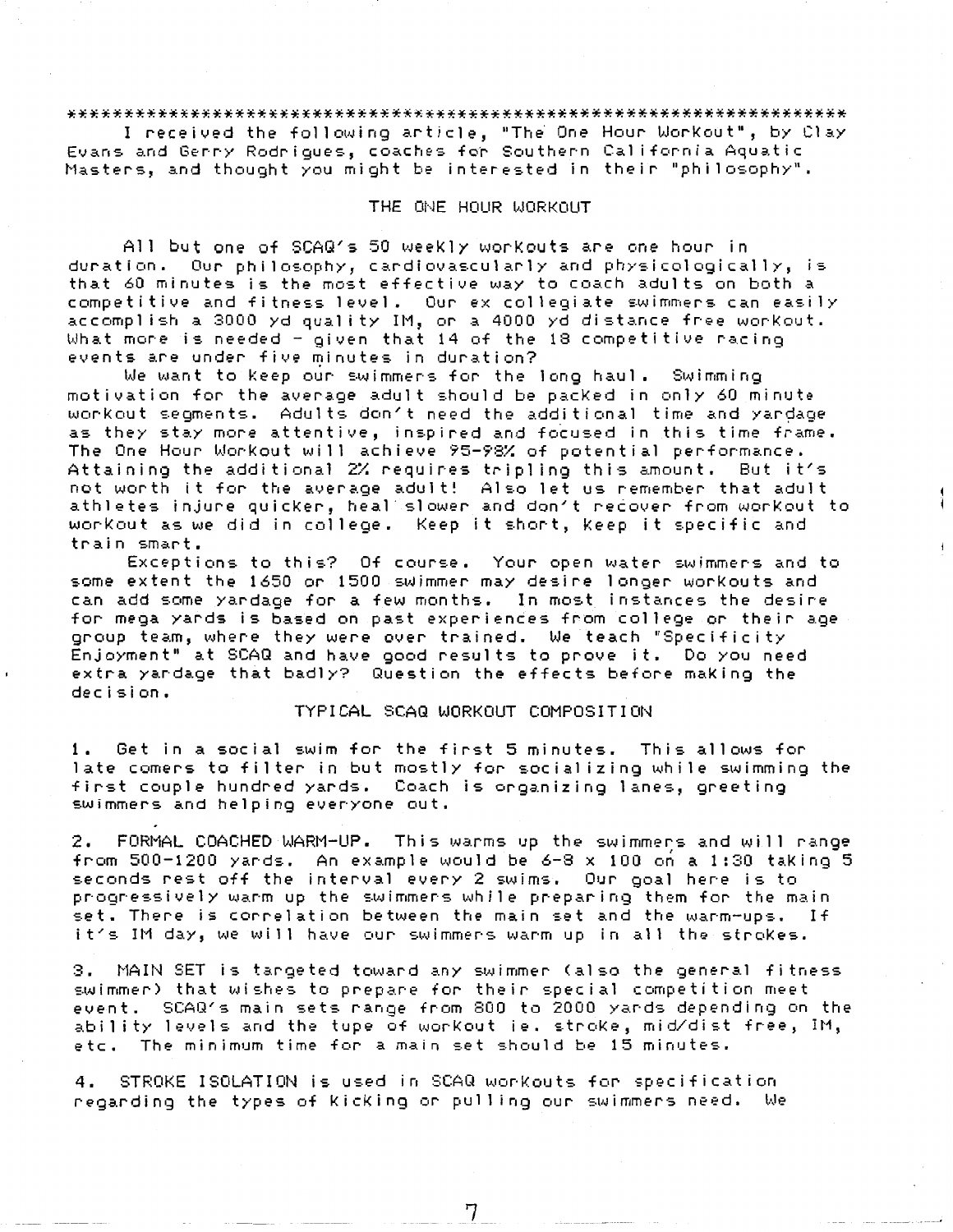encourage Kick sets to be stroke optional but encourage our fitness. swimmers to wear fins. This increases their ankle flexibility. Those training for nationals in breastroke may wish to only kick breastroke. The same goes for pulling, although we do give lots of hypoxic breathing sets. This forces our swimmers to learn to relax while thinking on stroke specific alterations or adjustments.1

QUALITY SWIM. At SCAQ we like to give an all-out swim at the end 5. of workout. Something that relates to the main set. Example: if the main set was 9 x 200/150/100, then we will have a 200 free for time at the end. Yes, there are always snarls, but it teaches fast pace swimming.

6. WARM DOWN. Always end with a relaxing social warm-down, very necessary for safety.

Only in the initial conversation with a former collegiate swimmer are we asked about 1.5 - 2 hour workouts. After their first SCAQ workout they recognize the intensity, the lack of garbage yardage and subsequently the value in The One Hour Workout.

## NOMINATIONS FOR WISCONSIN LIFESPORTS AWARDS

The Paper Valley Hotel in Appleton will host the annual Wisconsin-Lifesports Awards Banquet on March 12, 1993, with guest speaker Paula Newby-Fraser. Now in its 4th year the Wisconsin Lifesports program began in the spring of 1990 as an avenue for peer recognition of outstanding Wisconsin athletes in the "silent sports" of running, swimming, cycling, Nordit skiing and the combination field of triathlons.

The nomination process allows athletes to nominate their peers' for recognition of athletic accomplishments and/or contributions to the sporting community for the current year. The program also includes event and volunteer awards designed to recognize and thank those extraordinary people behind the scenes who spend countless hours providing us the opportunity to participate and compete in the sports and activities we enjoy.

Wisconsin Lifesports recognizes lthe sport of swimming in its program each year. Lynn Surles was voted athlete of the year at the 192 banquet for his outstanding personal accomplishments and contributions to his sport during the 1991 season.

To nominate a swimmer, event or volunteer for 1992 send your letter of recommendation to: Edith Jacobsen-Swimming Chair, 1786 Maricopa Dr., Oshkosh, WI., 54904. Deadline for nominations is January 15, 1993.

God gave us twos ends One to sit on and one to think with. A person's success depends upon which end he uses the most. It's a case of heads you win And tails you lose.

I gave away my exencycle: I found I couldn't face All that work and energy To stay in the same place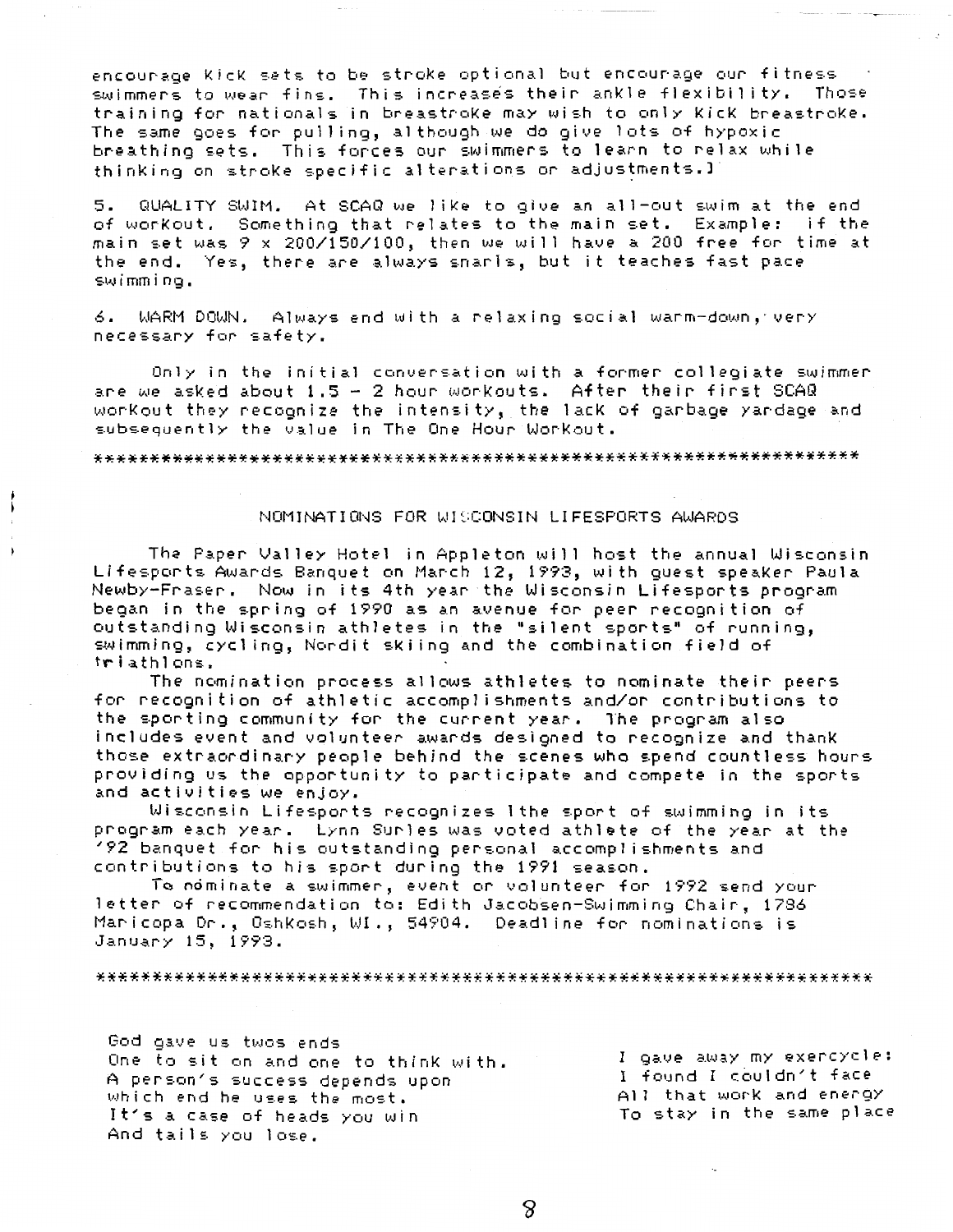| ************                                                                                                                                                                                      |
|---------------------------------------------------------------------------------------------------------------------------------------------------------------------------------------------------|
| ロウルニコ<br>ℸյ<br>apener<br>enhapa<br><b>SOLK®</b><br>because<br>90<br>10<br>it happens<br><b>ACCORATION</b><br>s.<br>seldome,<br>$\frac{1}{2}$<br>Q<br>glorious<br>$\frac{4}{9}$<br>eling when<br>ω |
| ***********                                                                                                                                                                                       |
| WHEN LICING ON<br>BEFORE MONEY.<br>D<br>BUDGET IT NOULD<br>m<br>m<br>NICE<br>TO OCCASIONALLY RUN O<br><b>EAST NONTH</b>                                                                           |
| ************                                                                                                                                                                                      |
| improve<br>Achieving<br>on it.<br><b>Perfection Bay Pe</b><br>all right if you don't feel<br>U<br>cmpelled<br>ე<br>ნ                                                                              |
| ***********                                                                                                                                                                                       |
| reducing<br>Keeping<br>すっ<br>your mouth<br>chance<br>of being<br>abdat<br>misquoted<br>has<br>ŷJ<br>つこうびゅつ<br>$\frac{0}{4}$<br>advantages,<br>$\frac{1}{2}$<br>$\overline{r}$<br>O<br>mention     |
| ***********                                                                                                                                                                                       |
| こっこ<br>poo6<br>When it<br>$\frac{0}{\alpha}$<br>aays<br>comes<br>õ<br>difficult<br>stss<br>ឹ<br>follow,<br>ディッ<br>pretty<br>a<br>W<br>ã<br>$\boldsymbol{\hat{\circ}}$<br>beat                     |
| ж<br>************                                                                                                                                                                                 |
| Ŵ<br><b>Plomber.</b><br>The<br>trouble sith mont drips is that<br>they can't<br>a<br>E<br>silence<br>ā,<br>by calling                                                                             |
| ***********                                                                                                                                                                                       |
|                                                                                                                                                                                                   |

# CENTRAL MASTERS SWIMMING ASSOCIATION --- 1992/93<br>SCHEDULE (some dates are tentative—watch for next newsletter)

| <b>LOCAL</b>                     |                                              |                       |                          |  |
|----------------------------------|----------------------------------------------|-----------------------|--------------------------|--|
| Jan 10                           | <b>Lattof Masters</b>                        | Mary Jo Ferris        | 115 Honeysuckle Ct       |  |
| 1993                             | <b>Lattof YMCA, Des Plaines</b>              | 708/397-2510          | Rolling Meadows IL 60008 |  |
| <b>Jan 24</b>                    | <b>Elmhurst Masters</b>                      | <b>Mary Morris</b>    | 17 W 771 Kirkland Ln     |  |
|                                  | York High School, Elmhurst                   | 708/916-0310          | Villa Park IL 60181      |  |
| Feb 6-7                          | Naperville YMCA Masters                      | <b>Rich Cullen</b>    | 1747 Brookdale Rd        |  |
|                                  | Naperville North HS, Naperville              | 708/355-6180          | Naperville IL 60563      |  |
| Feb <sub>14</sub>                | <b>Rock Island Masters</b>                   | Dave Thomas           | <b>Carver PE Center</b>  |  |
|                                  | Augustana College, Rock Island               | 309/788-9253          | Rock Island IL 61201     |  |
| $\Gamma$ eb 21                   | Shabbona Masters                             | <b>Jack Masters</b>   | 6608 W Schorsch          |  |
|                                  | Shabbona Park, Chicago                       | 312/282-7386          | Chicago IL 60634         |  |
| Mar 7                            | <b>Central Illinois Masters</b>              | Joe Shehan            | 1012 N Linden            |  |
|                                  | Illinois Wesleyan, Bloomington               | 309/556-3382          | Normal IL 61761          |  |
|                                  | Mar 13/14 Du Page Masters                    | <b>Craig Gitchell</b> | 1418 E Lowden            |  |
|                                  | Wheaton                                      | 708/653-7241          | Wheaton IL 60187         |  |
| <b>Mar 28</b>                    | <b>Rockford YMCA Masters</b>                 | Pat Burns             | YMCA, 200 Y Blvd         |  |
|                                  | Rockford YMCA, Rockford                      | 815/987-2257          | Rockford IL 61107        |  |
| Apr 17                           | <b>Barrington Masters</b>                    | Vince O'Leary         | 44 N Golfview Rd         |  |
|                                  | Barrington HS, Barrington                    | 708/438-4998          | Lake Zurich IL 60047     |  |
| Apr 30-                          | <b>CMSA Championships</b>                    | Russ Lyman            | 1236 Asbury Ave          |  |
| May 2                            | Northwestern U, Evanston                     | 708/869-5864          | Evanston IL 60202        |  |
| NATIONAL AND INTERNATIONAL MEETS |                                              |                       |                          |  |
| Nov 8<br>1992                    | Indianapolis Fall Classic<br>Indianapolis IN | Joan Dierks           | 917/283-3286             |  |
|                                  | Apr 10-17 Pan Pacific Championships          | <b>Helen Fletcher</b> | PO Box 86                |  |
| 1993                             | Hamilton, New Zealand                        |                       | Matamata, New Zealand    |  |
|                                  | Apr 22-25 YMCA SC Nationals                  | Paul Atkinson         | 2816 E Rahn Rd           |  |
|                                  | Fort Lauderdale FL                           |                       | Kettering OH 45440       |  |
|                                  | May 20-23 USMS SC Championships              |                       |                          |  |
|                                  | Santa Clara CA                               |                       |                          |  |
| Aug 19-22 USMS LC Championships  |                                              |                       |                          |  |
|                                  | Minneapolis MN                               |                       |                          |  |
| Sep 12                           | 5 K National Championships                   |                       |                          |  |
|                                  | Chicago IL                                   |                       |                          |  |

M